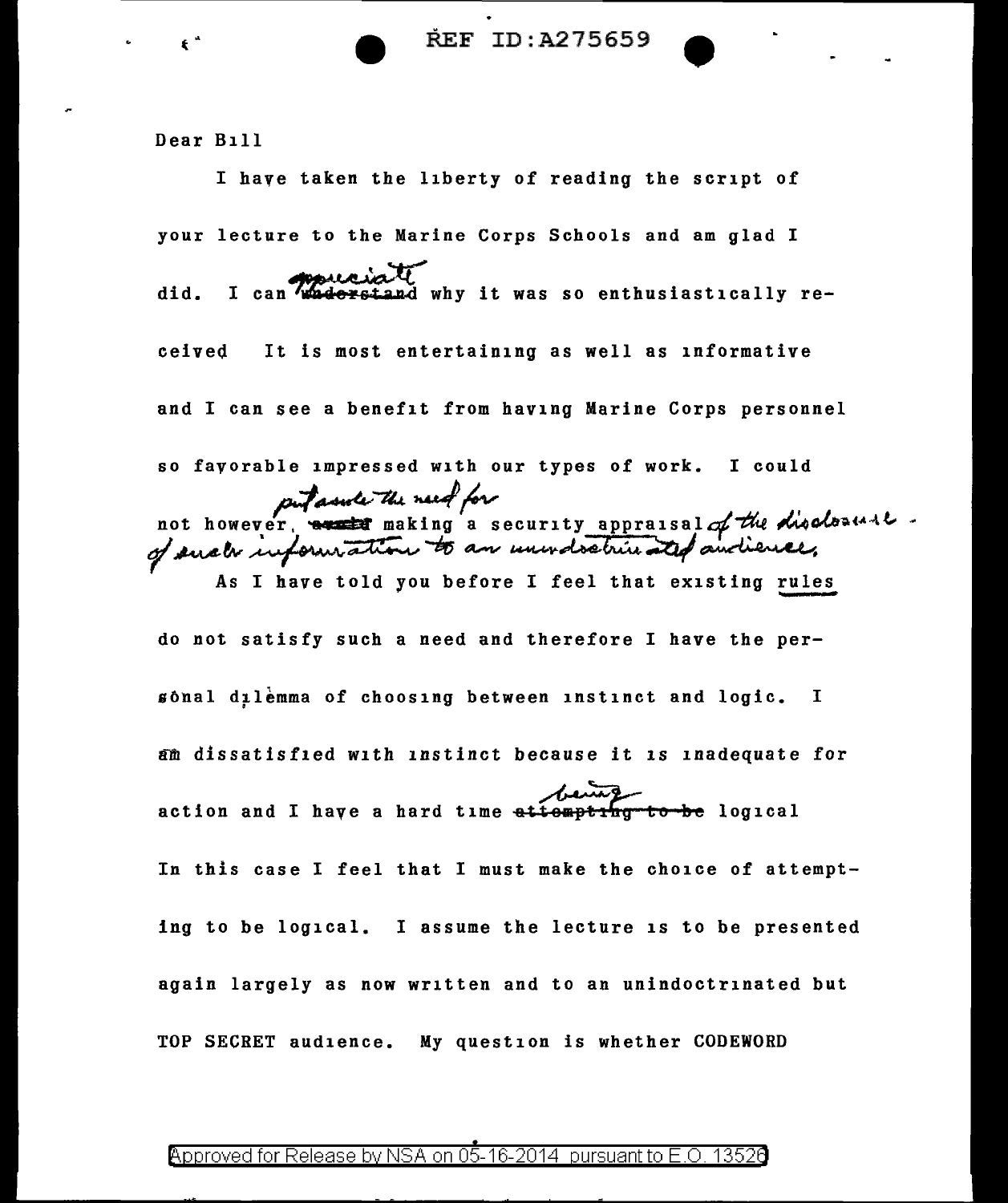REF ID:A275659

information is involved.

I interpret the logic behind CODEWORD usage to be that it invokes indoctrination and a stricter than average application of "need to know" to protect COMINT activities agahst such specific foreign COMSEC actions or new COMSEC concerns as may be stimulated by disclosures of information. I feel that your lecture includes an abundance of material that would probably stimulate to some degree any complacent or inactive COMSEC organization} particularly if delivered direct, but would have no effect on an alert and active COMSEC organization or one incapable of sophisticated response. Moreover, I feel that the specific nature of the information would probably have disappeared by the the information would probably have disappeared by the<br>
time it might possibly be<sub>A</sub>disclosed by any of your audience. Therefore, I have no personal pang of conscience in judging that none of the substance should logically be considered CODEWORD

2